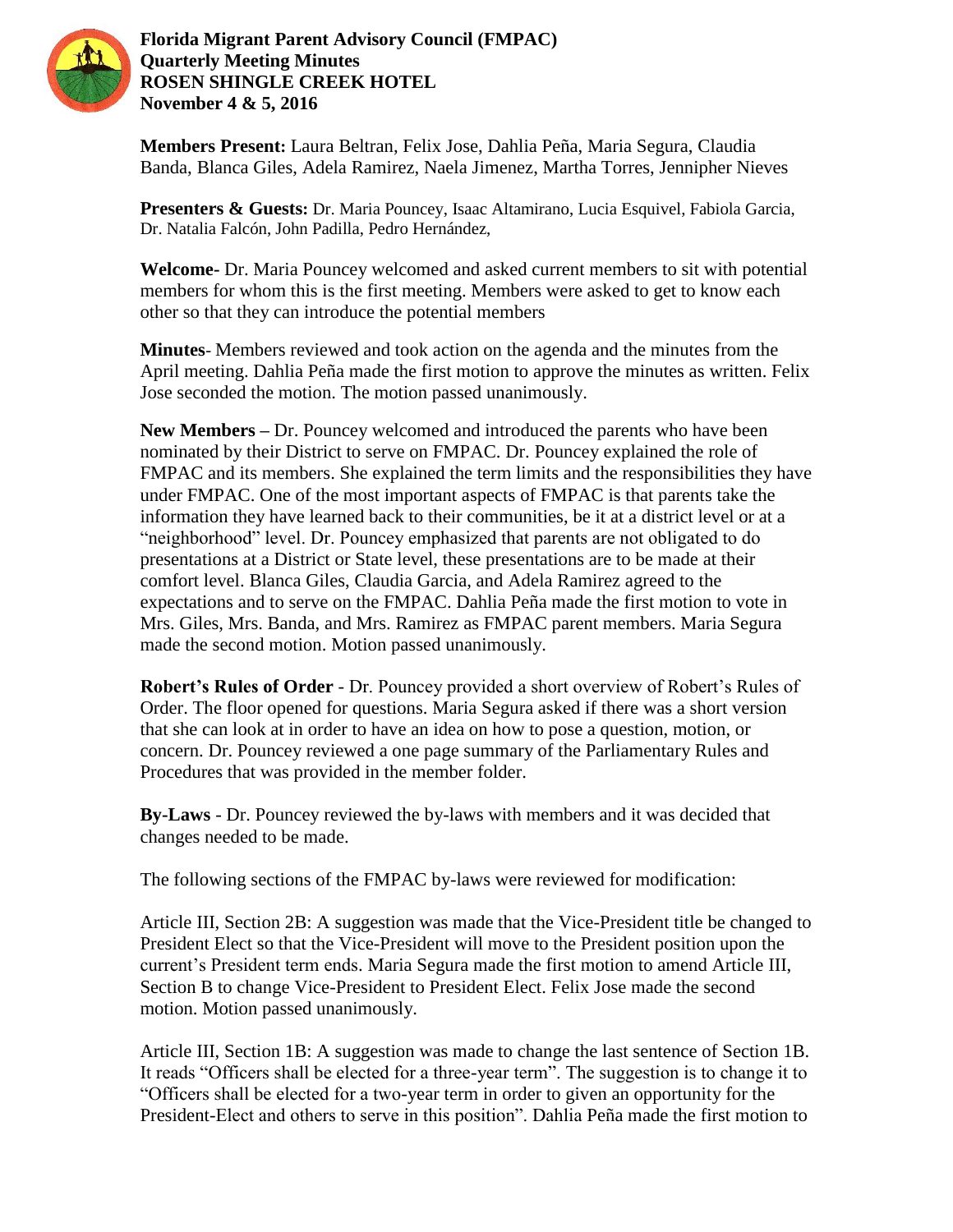change the Officers' term from three years to two years. Laura Beltran made the second motion. Motion passed unanimously.

Article III, Section 2B: A suggestion was made to revisit this section in order to clarify the President Elect's position. Dahlia Peña made the first motion to add the following paragraph to Section 2B: "The President Elect will transition into the President seat after the current President's term". Laura Beltran made the second motion. Motion passed unanimously.

Article II, Section B2: A suggestion was made to make changes to this paragraph. The section reads *The State Migrant Education Program Director or her/his designee will make the official appointments to the Florida Migrant Parent Migrant Advisory Council.* The discussion highlighted the importance of clarifying that potential members should be voted in by current members as this has been happening each year from the inception of FMPAC. Laura Beltran made the first motion to change Article II, Section B2 to read as follows *The State Migrant Education Program Director or her/his designee will introduce the nominees to the Board for a vote into the board and the nominee must be present at the meeting to be voted in.* Felix Jose made the second motion. The motion passed unanimously.

### **Election of Officers:**

The positions for Secretary and President Elect are vacant. This first meeting will open the opportunity for nominations and voting.

Dahlia Peña, President, opened the floor for nominations for President Elect and Secretary.

President Elect:

1) Martha Torres made a nomination for Blanca Giles for President Elect. Blanca Giles accepted the nomination.

2) Laura Beltran nominated Maria Segura for President Elect. Maria Segura accepted the nomination.

3) Adela Ramirez nominated Felix Jose for President Elect. Felix Jose accepted the nomination.

4) Dahlia Peña nominated Laura Beltran for President Elect. Laura Beltran declined.

Secretary:

1) Naela Jimenez nominated Claudia Banda for Secretary. Claudia Banda accepted the nomination.

2) Laura Beltran nominated herself for Secretary.

Members were given ballots to vote for President-Elect and Secretary. Members submitted their votes.

Votes were counted and the results are: President-Elect: Maria Segura Secretary: Laura Beltran Alternate Secretary: Claudia Banda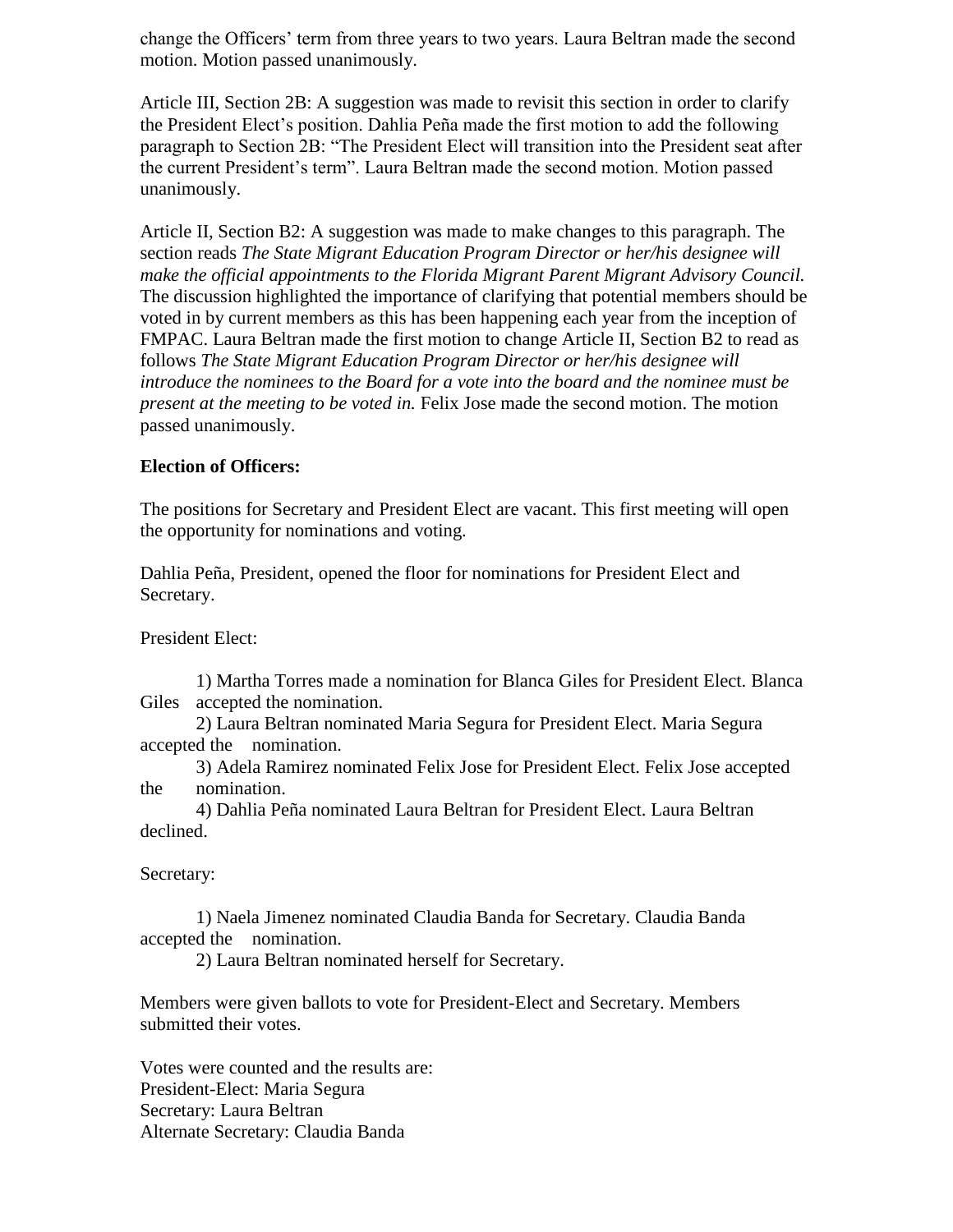# **Presentations**

## *Friday, November 4, 2016*

## **MALDEF: Chapter 1 Orientation**

Dr. Pouncey reviewed MALDEF's Chapter 1-Orientation. Dr. Pouncey shared examples on how to prepare, conduct, and organize a parent meeting. She also emphasized members' responsibility and expectations under FMPAC. She did tell parents that these presentations are made at their comfort level. Members engaged in lively discussions covering several points as they relate to parent involvement and expectations.

## **Closing of November 4 meeting**

Felix Jose made the first motion to close the meeting. Blanca Giles made the second motion. Motion passed unanimously.

## *Saturday, November 5, 2016*

Dahlia Peña new FMPAC President, welcomed members and introduced the first presenter of the day, Dr. Natalia Falcon.

### **Toxic Stress**

Dr. Natalia Falcon, from the Florida State University College of Medicine, talked about toxic stress. Dr. Falcon stated that stress can either be physical, emotional or both. She also stated that toxic stress is long-term stress without a break that affects the development of the brain.

Examples of toxic stress are:

Violent living arrangements Death of a loved one Domestic violence Poverty No emotional help Physical, emotional and/or sexual abuse

Examples or warning signs of toxic stress in children:

Problems in school Irritability Difficulty concentrating Headaches No friends Stomach aches Asthma Hyperactivity or impulsivity

Impacts of toxic stress:

Problems lack of attention Emotional control Memory

Toxic Stress can also cause health issues; such as, heart problems, asthma, and cancer in the body. Long term effects are depression and anxiety.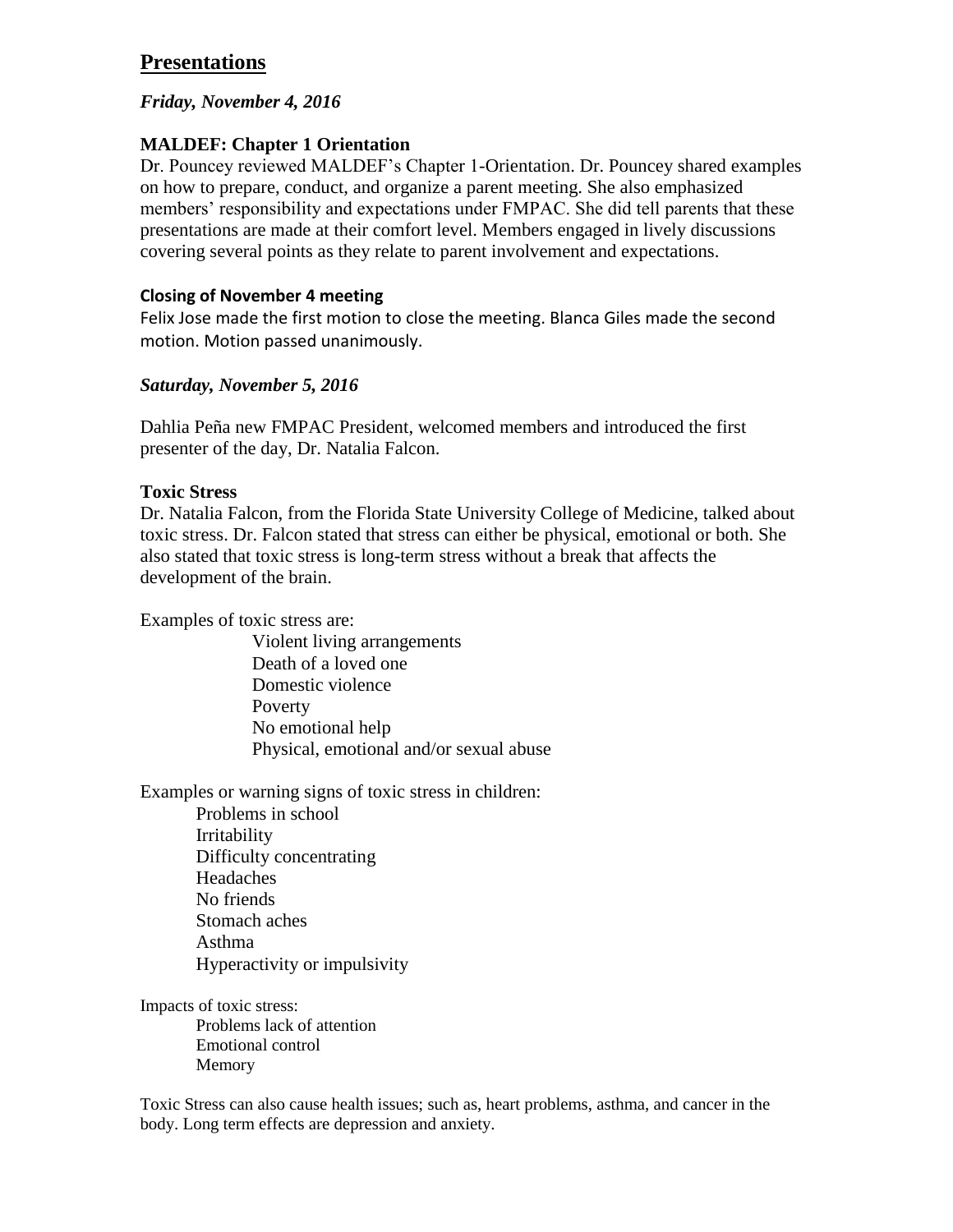Dr. Falcon suggested that one way to prevent or manage toxic stress is through basic care, love and being considerate. For more information you can visit [www.fsustress.org.](http://www.fsustress.org/)

#### **Scholarships/Financial Aid**

Pedro Rojas Hernandez, Outreach Representative from the Florida Department of Education, gave members a workshop on financial aid and scholarships. Mr. Hernandez talked about the scholarship process:

#### Step 1: The FAFSA

This application is never given to USCIS. Undocumented applicants cannot receive from all grants but still have access to money. The new date for completing the FAFSA application is October 1 of every year. "SAR" is used by the financial aid office to determine the family's expected contribution. The expected family contribution helps determine how much aid a student is eligible for.

Step 2: Florida Financial Aid Application (FFAA) This application is for Florida residents only. The application also opens on October 1. By completing this application you are essentially applying to 26 scholarships.

#### Step 3: Private scholarships

Mr. Hernandez urged members to tell their children to create an account on www.fastweb.com. Fastweb is a scholarship database in which a student submits to their profile and the searches they conduct are based off of the profile. He also urged parents to ask their children to ask about local high school scholarships, and to research for scholarships from industries, organizations, and college foundations.

Keep in mind that for every ten scholarships applied for they might receive only one.

#### **MALDEF: Chapter 3-The Parent Teacher Partnership**

John E. Padilla, Staffing Specialist with the Orange County School District, began his presentation with an ice breaker on communication. Mr. Padilla's presentation focused on the following:

#### **What a parent needs to do to meet with his/her child's teacher**:

- 1. Call to ask for a parent teacher conference.
- 2. Write down what needs to be said about your child and their education.
- 3. Arrive on time or a few minutes before meeting time.
- 4. Do not leave the meeting with any doubts or questions.

#### **What the school will do:**

- 1. Schedule meeting 2-5 days after initial call.
- 2. School will provide translator at parent's request.

#### **Computer Training**

Isaac Altamirano, PAEC Migrant Education Technical Assistant, reviewed with members the importance of email and password security. Mr. Altamirano provided information on Online Security-Phishing Scams.

#### **Next Meeting**- December 16 & 17, 2016 at Rosen Shingle Creek Hotel.

#### **Closing**

On November 5, 2016 Laura Beltran made the first motion to close the meeting. Felix Jose seconded the motion. The motion passed unanimously.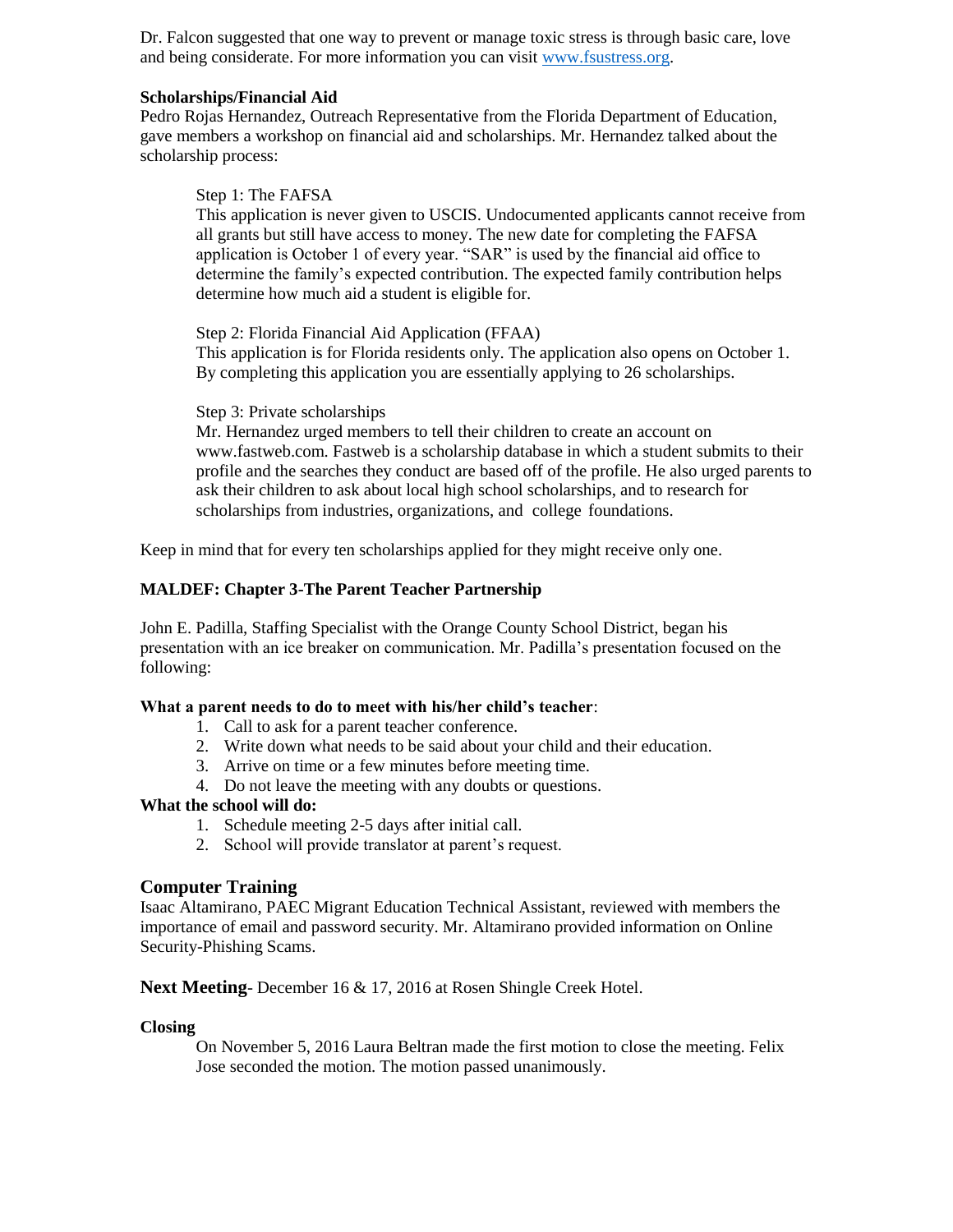

## **CONSEJO DE ASESORÍA ESCOLAR DE PADRES MIGRATORIOS DE ESTADO DE FLORIDA (FMPAC) Las Minutas de la Reunión Trimestral ROSEN SHINGLE CREEK HOTEL 4 y 5 de noviembre del 2016**

**Miembros Presentes:** Laura Beltran, Felix Jose, Dahlia Peña, Maria Segura, Claudia Banda, Blanca Giles, Adela Ramirez, Naela Jimenez, Martha Torres, Jennipher Nieves

**Presentadores e Invitados:** Dra. Maria Pouncey, Lucia Esquivel, Fabiola Garcia, Isaac Altamirano, Dra. Natalia Falcon, Pedro Hernandez, John Padilla

**Bienvenida-** La Dra. Pouncey dio la bienvenida y pidió a los miembros actuales que se sentarán con miembros potenciales, cuya reunión es la primera. Se les pidió que se conocieran para que los miembros actuales presentaran a los miembros potenciales.

**Minutas-** Los miembros revisaron la agenda y las minutas de la junta de abril. Dahlia Peña hizo la primera moción para aprobar las minutas y la agenda. Felix Jose hizo la segunda moción. La moción fue aprobada unánimemente.

**Nuevos Miembros-** La Dra. Pouncey dio la bienvenida y presento a los miembros que fueron nominados por sus distritos para servir en FMPAC. La Dra. Pouncey explico el rol de FMPAC y sus miembros. Ella explico el límite de tiempo y las responsabilidades que tienen bajo FMPAC. Uno de los aspectos más importantes de FMPAC es que los padres lleven la información que aprenden a sus comunidades, esto puede ser a nivel de distrito o al nivel de "vecindario". La Dra. Pouncey enfatizo que los padres no están obligados hacer presentaciones a nivel de distrito o estatal, estas presentaciones deben hacerse a su nivel de comodidad. Blanca Giles, Claudia Banda y Adela Ramirez aceptaron las expectativas para servir en FMPAC. Dahlia Peña hizo la primera moción para votar que la Sra. Giles, Sra. Banda, y la Sra. Ramirez sean parte del FMPAC como padres miembros. Maria Segura hizo la segunda moción. La moción fue aprobada unánimemente.

**Reglas de Roberto –** La Dra. Pouncey proporciono un breve resumen de las Reglas de Roberto. Se abrió la oportunidad para preguntas. Maria Segura pregunto si había una versión corta que pudiera ver para tener una idea de cómo plantear una pregunta, moción o preocupación. La Dra. Pouncey reviso una hoja de reglas y procedimientos parlamentarios que se proporcionó en la carpeta.

**Estatutos –** La Dra. Pouncey reviso los estatutos con los miembros y se decidió que era necesario realizar cambios.

Se revisaron las siguientes secciones de los reglamentos de FMPAC para modificación:

Artículo III, Sección 2B: Se sugirió que la palabra Vicepresidente cambie a Presidente Electo para que el Vicepresidente pase a ocupar el cargo de Presidente, al término del mandato del Presidente actual. María Segura hizo la primera moción para enmendar el Artículo III, Sección B, para cambiar de Vicepresidente a Presidente Electo. Félix José hizo la segunda moción. La moción es aprobada unánimemente.

Artículo III, Sección 1B: Se sugirió cambiar la última oración de la Sección 1B. Se lee *"Los oficiales serán elegidos por un período de tres años"*. La sugerencia es cambiarlo a *"Los oficiales serán elegidos por un período de dos años para darle la oportunidad al Presidente Electo y a otros de servir en esta posición"*. Dahlia Peña hizo la primera moción para cambiar el mandato de los oficiales de tres años a dos años. Laura Beltrán hizo la segunda moción. La moción fue aprobada unánimemente.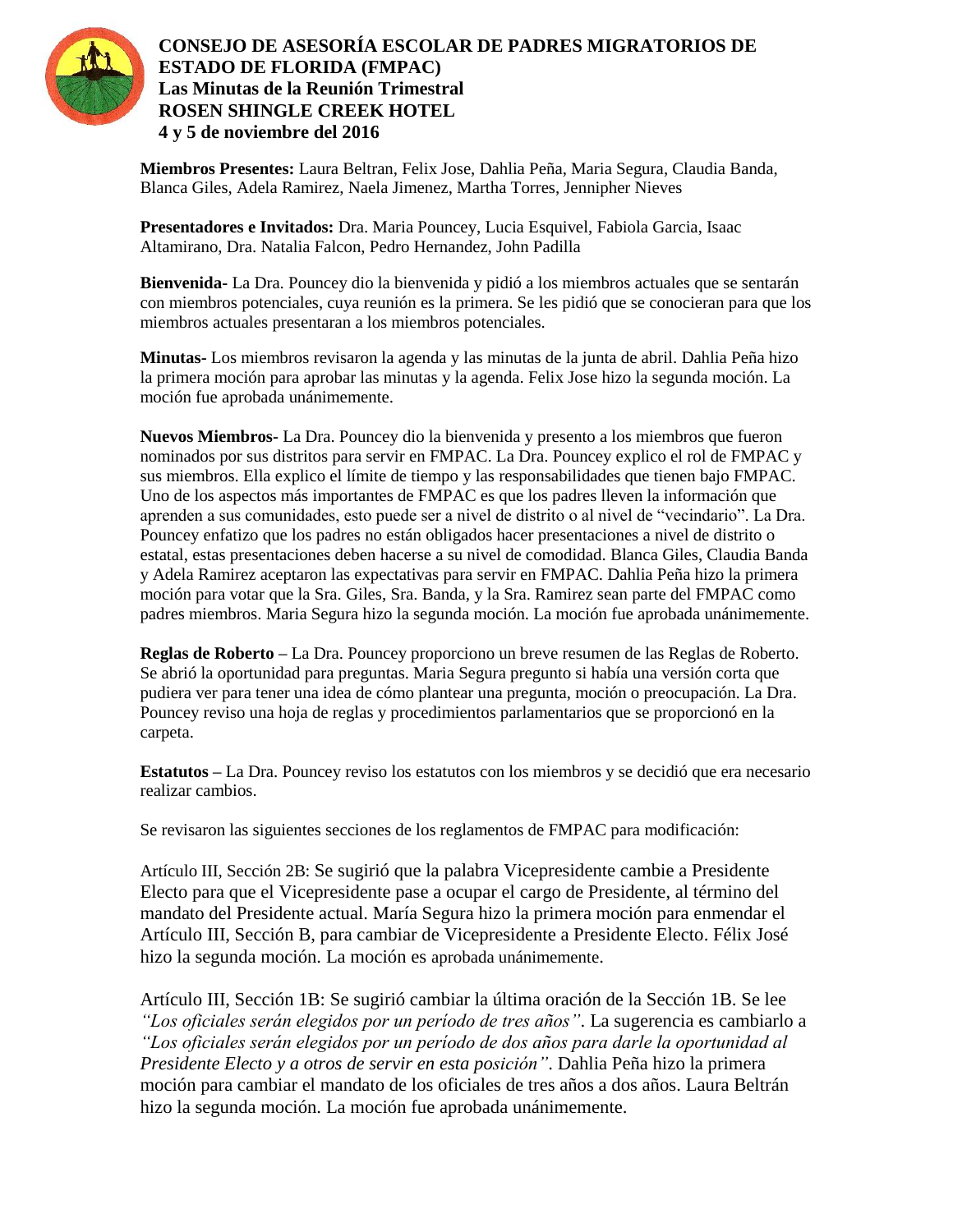Artículo III, Sección 2B: Se sugirió revisar esta sección para aclarar la posición del Presidente Electo. Dahlia Peña hizo la primera moción para añadir el siguiente párrafo a la Sección 2B: *El Presidente Electo pasará a ocupar el puesto de Presidente después del termino de la/el presidente(a) actual*. Laura Beltrán hizo la segunda moción. La moción fue aprobada unánimemente.

Artículo II, Sección B2: Se sugirió hacer le cambios a este párrafo. La sección lee: "*El Director/a o su Designado del Programa de Educación para Migrantes Estatal hará el nombramiento oficial del Consejo Estatal de Padres Migrantes de Florida*". La discusión destaco la importancia de aclarar que miembros potenciales deberían ser votados por los miembros actuales, como ocurre cada año desde el inicio del FMPAC. Laura Beltrán hizo la primera moción para cambiar el Articulo II, Sección B2 para que lea lo siguiente: "*El Director Estatal del Programa de Educación Migrante o su designado presentara a los nominados al consejo para votación y el nominado debe estar presente para que los miembros voten por él/ella*". Felix Jose hizo la segunda moción. La moción fue aprobada unánimemente.

### **Elecciones de oficiales:**

Las posiciones de Secretaria y Presidente Electo están vacantes por lo cual en esta primera junta se abrirá la oportunidad para nominaciones y votación.

Dahlia Peña, Presidenta, abrió las nominaciones para Presidente/a Electo/a y Secretaria.

Presidente(a) Electo(a):

1) Martha Torres nomino a Blanca Giles para Presidenta Electa. Blanca Giles acepto la nominación.

2) Laura Beltran nomino a Maria Segura para Presidenta Electa. Maria Segura acepto la nominación.

3) Adela Ramirez nomino a Felix Jose para Presidente Electo. Felix Jose acepto la nominación.

4) Dahlia Peña nomino a Laura Beltran para Presidenta Electa. Laura Beltran rechazo la nominación.

Secretaria:

1) Naela Jimenez nomino a Claudia Banda para Secretaria. Claudia Banda acepto la nominación.

2) Laura Beltran se nomino para Secretaria.

Los miembros recibieron papeletas para votar por la/el Presidente/a Electo/a y la/el Secretaria/o. Los miembros presentaron sus votos.

Los votos fueron contados y los resultados son:

Presidenta-Electa: Maria Segura Secretaria: Laura Beltran Secretaria Alterna: Claudia Banda

## **Presentaciones**

*Viernes 4 de noviembre 2016*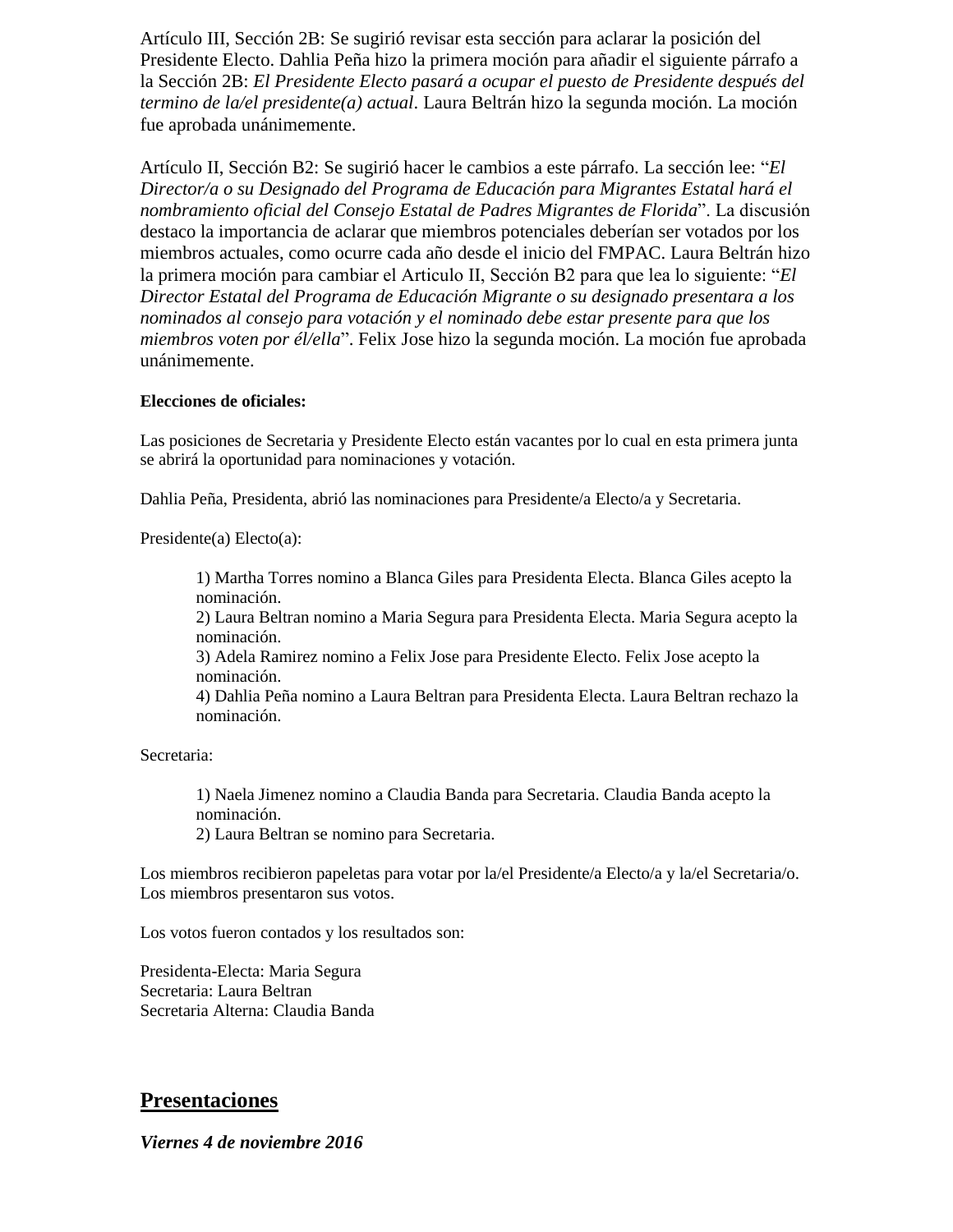## **MALDEF: Capitulo 1 Orientación**

La Dra. Pouncey repaso el Capítulo 1-Orientación de MALDEF. La Dra. Pouncey compartió ejemplos de cómo preparar, conducir, y organizar una junta de padres. Ella enfatizó las responsabilidades y expectativas de los miembros bajo FMPAC. Ella les dijo a los miembros que estas presentaciones se presentan dentro del nivel de comodidad de ellos. En sus mesas, los miembros participaron en una discusión cubriendo varios puntos sobre el involucramiento de padres y las expectativas.

## **Cierre de la reunión**

Félix José hizo la primera moción para cerrar la junta. Blanca Giles hizo la segunda moción. La moción paso unánimemente.

## *Sábado 5 de noviembre 2016*

Dahlia Peña, Presidenta, dio la bienvenida y apertura a la junta. La señora Peña presento a la primera oradora del día la Dra. Natalia Falcón.

## **Estrés Toxico**

La Dra. Natalia Falcón, del Colegio de Medicina de FSU, hablo sobre el estrés toxico. La Dra. Falcón describió el estrés como algo físico y emocional. Compartió que el estrés toxico es estrés a largo plazo sin interrupciones.

Ejemplos de estrés toxico son:

Arreglos de vida violentos Muerte de un ser querido Violencia domestica Pobreza No existe ayuda emocional Abuso físico, emocional y sexual

Ejemplos de señales de advertencia de estrés toxico en niños:

Problemas en la escuela Irritabilidad Difícil de concentrarse Dolores de cabeza No tiene amigos Dolores de estomago Asma Hiperactivo o impulsivo

Impactos que puede tener son: Problemas con atención Falta de control emocional Memoria

El estrés toxico también puede causar problemas de salud como problemas del corazón, asma, y cáncer en el cuerpo. Efectos a largo plazo son la depresión y la ansiedad.

Una manera de prevenir o aliviar el estrés toxico es por medio de cuidado básico, dar amor y ser considerado. Para más información puede visitar [www.fsustress.org](http://www.fsustress.org/)

## **Becas/Ayuda Financiera**